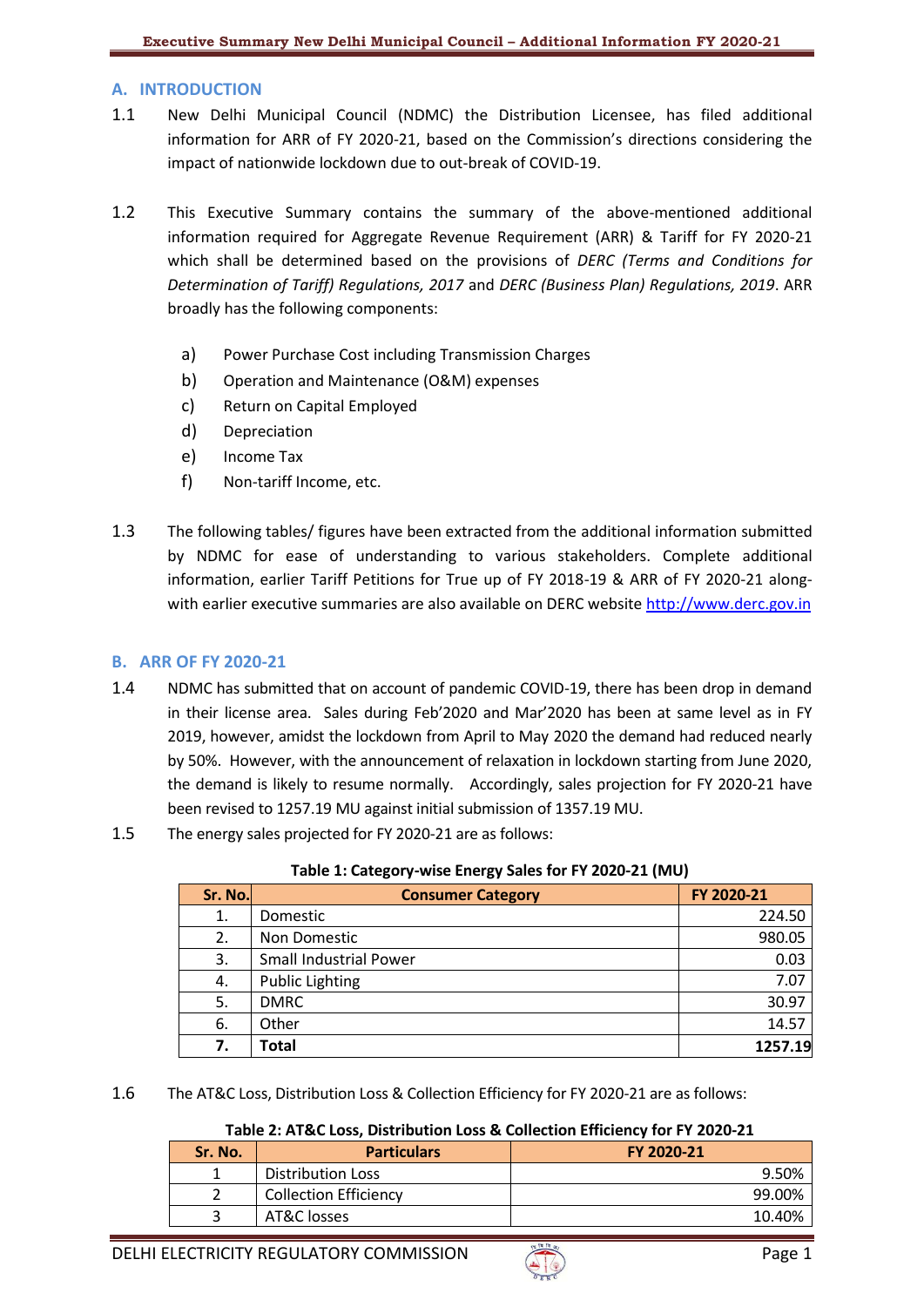1.7 The Energy Requirement for FY 2020-21 is as follows:

**Table 3: Energy Requirement Projections for FY 2020-21**

| Sr. No. | <b>Particulars</b>                                    | FY 2020-21 |
|---------|-------------------------------------------------------|------------|
|         | Energy Sales (MU)                                     | 1257.19    |
| 2       | Distribution Loss (%)                                 | 9.50%      |
| 3       | Distribution Loss (MU)                                | 131.97     |
| 4       | <b>Energy Required at Distribution Periphery (MU)</b> | 1409.93    |

1.8 The Energy Balance for FY 2020-21 is as follows:

|  |  | Table 4: Energy Balance Projections for FY 2020-21 (in MU) |
|--|--|------------------------------------------------------------|
|--|--|------------------------------------------------------------|

| Sr. No.        | <b>Particulars</b>                                               | FY 2020-21 |
|----------------|------------------------------------------------------------------|------------|
| A              | <b>Energy Requirement</b>                                        |            |
| $\mathbf{1}$   | <b>Energy Sales</b>                                              | 1257.19    |
| $\overline{2}$ | Distribution Loss (%)                                            | 9.50%      |
| 3              | Distribution Loss (MU)                                           | 131.97     |
| 4              | <b>Energy Required at Distribution Periphery</b>                 | 1409.93    |
| B              | <b>Energy Availability</b>                                       |            |
| 1              | Power Purchase from CGS outside the State                        | 477.70     |
| $\mathcal{P}$  | <b>Interstate Transmission Losses</b>                            | 7.88       |
| 3              | Net Power Purchase from Central Stations                         | 469.82     |
| 4              | Power Purchase from within the State                             | 646.70     |
| 5              | <b>DMSWSL</b>                                                    | 5.63       |
| 6              | Power Purchase from Short Term Sources including ST<br>Renewable | 279.90     |
| 7              | <b>Gross Power Purchase Quantum</b>                              | 1402.05    |
| 8              | Intra State Transmission Loss                                    | 12.90      |
| 9              | Net Power Available at NDMC Periphery                            | 1389.15    |
| 10             | Sale of Surplus Power                                            |            |
| 11             | Net Power available for Retail Sales                             | 1389.15    |

1.9 The O&M Expenses projected for FY 2020-21 is as follows:

## **Table 5: O&M Expenses Projected for FY 2020-21 (Rs. Cr.)**

| Sr. No. | <b>Particulars</b>       | FY 2020-21 |
|---------|--------------------------|------------|
|         | <b>Employee Expenses</b> | 241.07     |
|         | A&G                      | 8.29       |
|         | R&M                      | 14.83      |
| 4       | <b>O&amp;M Expenses</b>  | 264.18     |

## 1.10 The Non-Tariff Income for FY 2020-21 is as follows:

## **Table 6: Projected Non-Tariff Income for FY 2020-21 (Rs. Cr.)**

| <b>Non-Tariff Income</b> | FY 2020-21 |
|--------------------------|------------|
| 'otal                    | 2.93       |
|                          |            |

## 1.11 The projected ARR & Revenue Gap for FY 2020-21 is as follows:

## **Table 7: Projected ARR & Revenue Gap for FY 2020-21 (Rs. Cr.)**

| Sr. No. | <b>Particulars</b>                                      | FY 2020-21 |
|---------|---------------------------------------------------------|------------|
|         | Cost of power purchase, including T&D Losses            | 811.72     |
|         | Inter-State Transmission charges                        | 28.75      |
|         | Intra-state Transmission charges including SLDC charges | 57.04      |